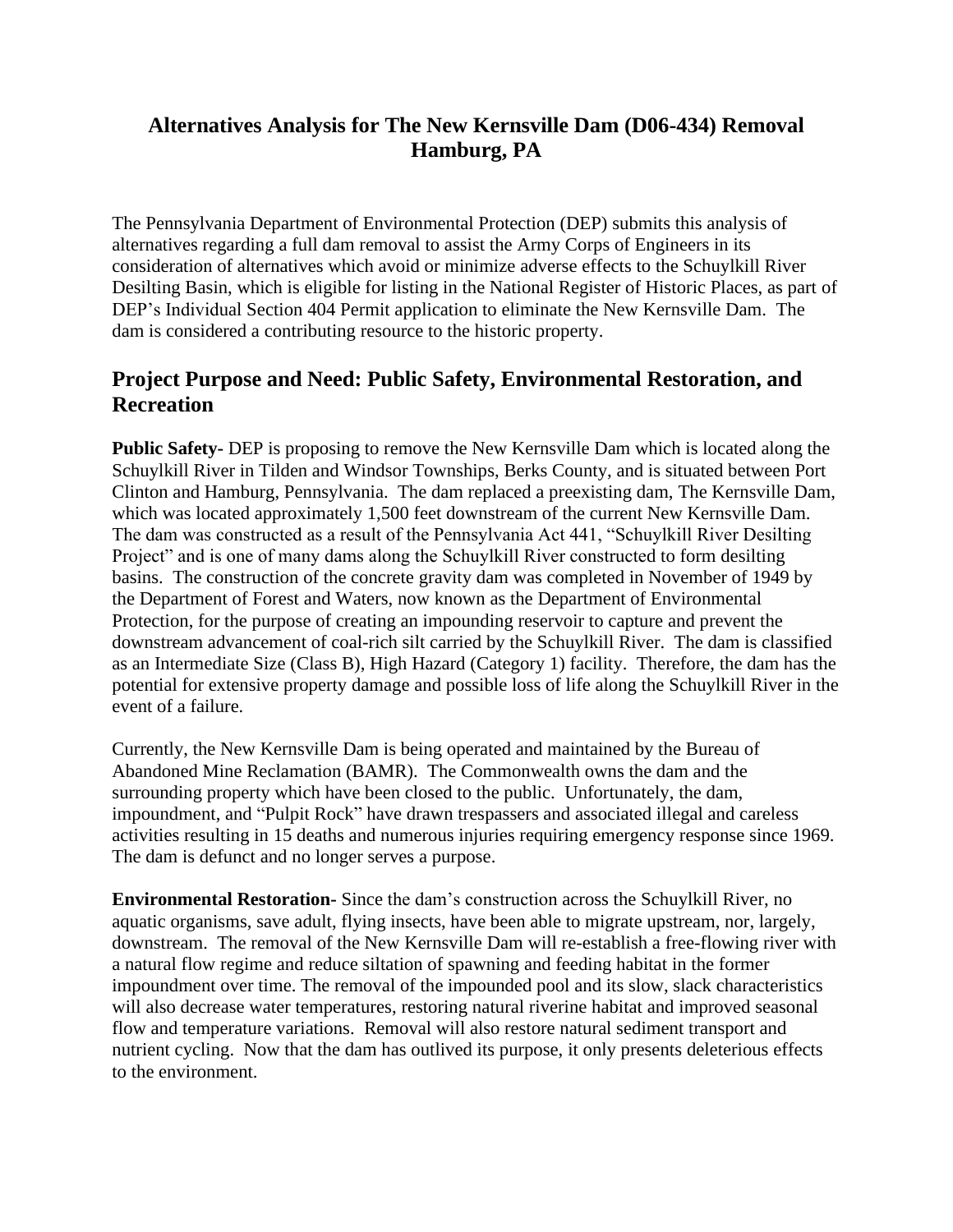**Recreation-** The Pennsylvania Department of Conservation and Natural Resources (DCNR) will acquire the encompassing property from BAMR, only after the dam and appurtenant structures are removed. The property will be designated as a green public recreation area, with uses including, hiking, biking, and bird watching. The dam removal and natural development of the property will greatly enhance angling and paddling opportunities on the river as a great obstruction (currently requiring portage for paddlers) and eyesore are removed. (See Appendix) Though the area is already home to outdoor recreation, this project will ameliorate property aesthetics and greatly augment the natural environment and recreational opportunities with hazards removed.

## **Project Description**

- A. Remove and spoil left and right concrete abutments.
- B. Remove and spoil left concrete spray wall to elev. 363.0. Remove and spoil right concrete spray wall to el. 373.0 or 1 foot below finished grade.
- C. Remove and spoil 380-foot length by 10-foot height of concrete spillway. Remove and spoil 220-foot length by 20-foot height of concrete spillway.
- D. Remove and dispose of floodlights, hand railing, pipe drains, water stop, stoplog guides, stoplog frames, cable guiderail, floodlight corrugated metal sleeves, buoys, and all reinforcement steel.
- E. Remove and dispose of cable winch, drum, steel framing, and concrete foundation
- F. Remove and spoil concrete boat ramp and boat slip walls.
- G. Place geotextile and aggregate over spoiled concrete.
- H. Excavate and grade site as shown on Drawings and as directed by the Department.
- I. Seed and mulch all disturbed areas.

#### **ALTERNATIVES TO THE PROPOSED REMOVAL PLAN**

The Pennsylvania Department of Environmental Protection considered the design purpose of the dam, current condition of the dam and the situation of the surrounding property, and the dam's future. The dam has outlived its purpose as there is no longer a need to trap coal fines. The dam does not provide flood control or hydropower, nor does it provide ecological benefits and functions.

The dam and surrounding property persist as a liability which has taxed the owners, law enforcement, and taxpayers. Although the dam structure is currently sound, it impedes natural processes, blocks aquatic organism passage and navigation, presents a public hazard, and it will continue to deteriorate over time as all dams do.

Looking to the future, this guaranteed deterioration means that costly maintenance and rehabilitation are imminent. Continued vandalism of any structure left is likely, would be difficult to remedy, and would detract from the aesthetic value of the property. Furthermore, DCNR will only acquire the property if the dam and all man-made structures are eliminated to achieve their vision to maximize the natural potential of the property. Based on these considerations, DEP determined that the only alternative which offers solutions to the myriad issues is the complete elimination of the dam.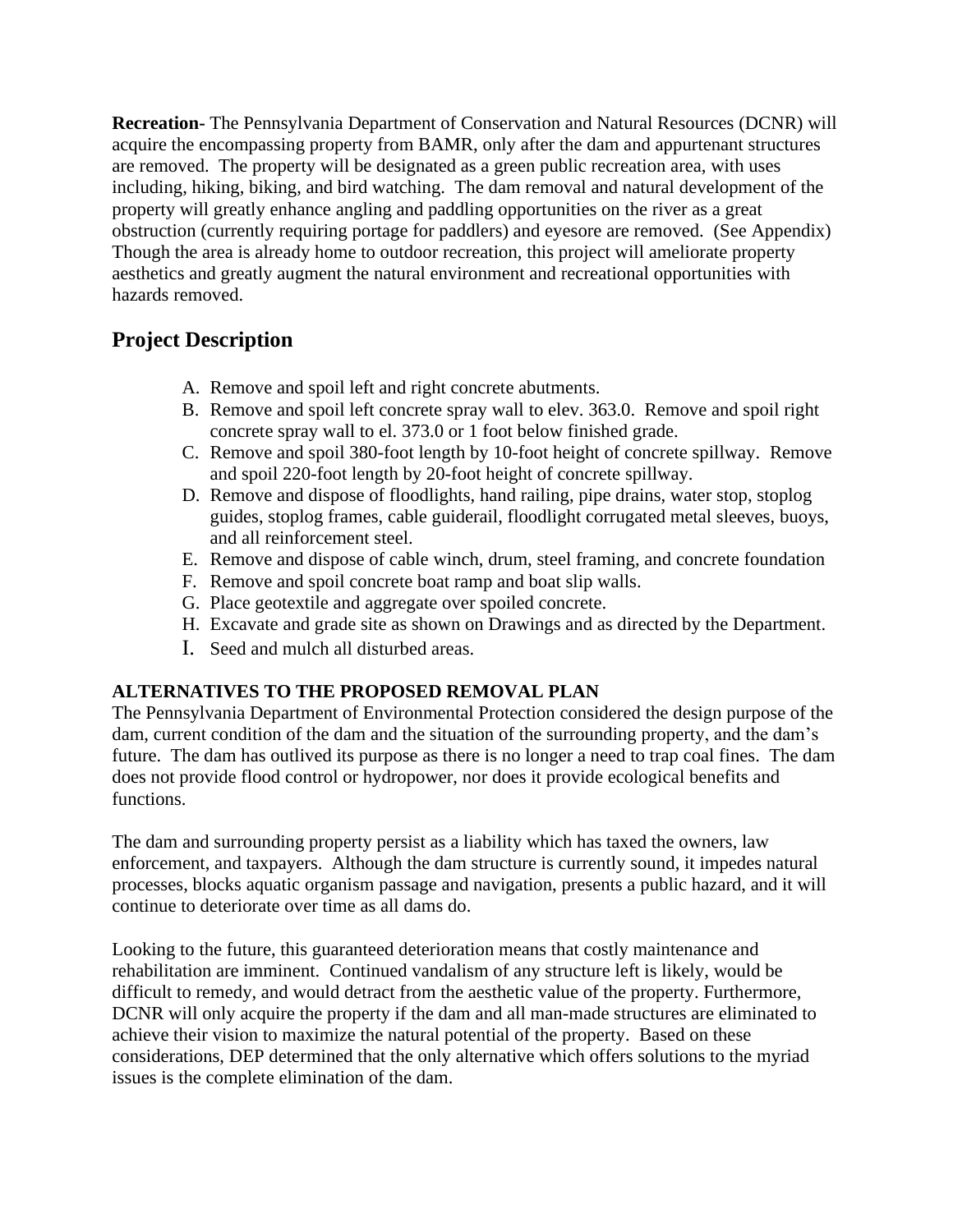**Four** alternatives were considered to address concerns over the dam. Three were ruled out because they failed to address significant concerns over the environment, public safety, and/or they do not jibe with DCNR's acquisition conditions and vision for the property. Those options were:

#### **1. No action:**

DEP determined that this option was unacceptable since perpetual dam maintenance and rehabilitation for a dam which serves no purpose does not make practical or budgetary sense. This alternative also sustains a public safety hazard and a static state of environmental degradation for the life of the dam. Because the dam is isolated, the required policing of the area would place an unnecessary strain on law enforcement. \*\*Some have suggested constructing a fish passage facility with this option. Fish passage facilities are very expensive to construct and maintain and most are largely ineffective.

### **2. Conduct a breach with the minimal acceptable breach size:**

This option was declined for ecological, public safety, and aesthetic reasons. This dam and its impoundment have been a popular draw for thrill seekers and deviant behavior, resulting in a significant number of deaths and injuries, vandalism, trespassing and littering. This has been a burden on the property owners, law enforcement and first responders. The finished product would allow for the river to flow freely but would fail to meet many goals involving environmental and recreational improvement. DCNR would not acquire the property and provide enhancements with this option.

**3. Conduct a nearly-full breach but leave some portion of the dam or appurtenant structures intact:** Any structure left intact, including the maintenance building, would present a hazard, eyesore and a liability for DCNR, who will not procure the property if any man-made structures are left visible. Graffiti has been an issue and will assuredly continue to be an issue with any remaining structures. Leaving any structure would be contrary to the goal and vision for DCNR to offer a natural, green, aesthetically pleasing recreational area. Like Alternative #2, this option would allow for the river to flow freely but would fail to meet many goals involving environmental and recreational improvement.

**4. Remove the dam and all appurtenant structures:** After consideration, DEP determined that the best alternative to eliminate or alleviate all concerns would be to remove the dam and all appurtenant structures. The project will include a dredging component.

## **Determination of Adverse Effect**

On January 3, 2019, the Pennsylvania State Historic Preservation Office (PA SHPO) determined that the proposed removal of the dam and appurtenant structures, collectively a contributing resource to the National Register-eligible property, will result in an Adverse Effect to historic properties, the Schuylkill River Desilting Project (Key No. 156421).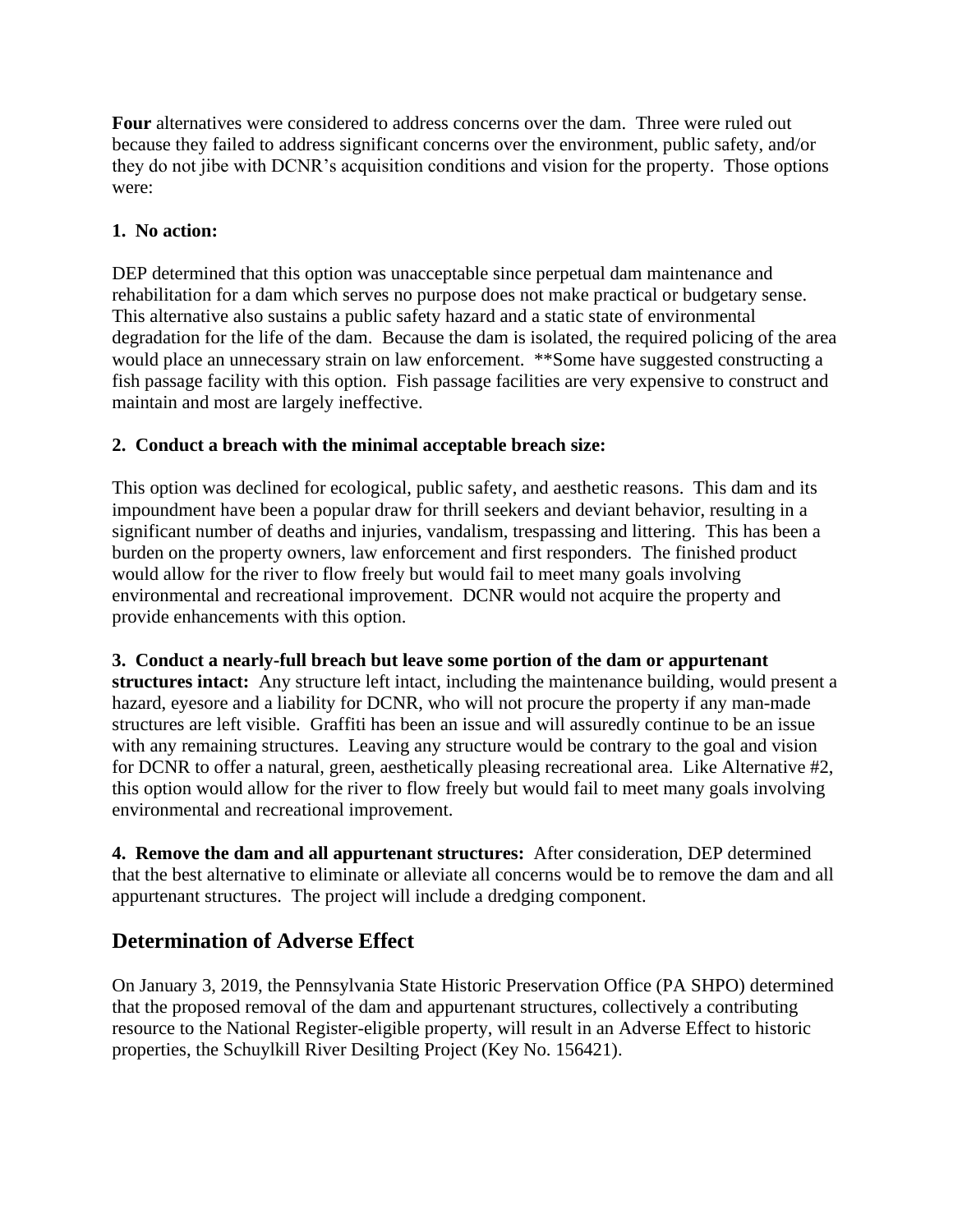## **Resolution of Adverse Effects**

Because the Project will have an adverse effect, the Army Corps is charged with resolving the adverse effect through consultation. This includes developing and evaluating alternatives or modifications to the undertaking that could avoid, minimize, or mitigate adverse effects to historic properties.

As stated above, DEP considered alternatives to the chosen project. DEP provides the following to help the Corps to assess potential avoidance, minimization and/or mitigation for the project.

### **Avoid**

DEP believes that; considering the public safety concerns with the dam remaining in place, coupled with the fact that the dam serves no active purpose and maintains a static state of ecological degradation, removal of the dam cannot be avoided in order to provide any benefit to the law-abiding public contingent, property owners, or the environment.

### **Minimize**

DEP's BAMR is not tasked with providing recreational properties or preserving natural areas for The Commonwealth and no longer operates the dam and impoundment as a peripheral mining cleanup operation. Because the dam presents a burden to BAMR and owning the property is no longer in BAMR's operational scope and mission, DCNR is interested in acquiring the property to present as a park, free from any responsibility involving any man-made structures and hazards. Therefore, leaving any remnants would not address the requirements for safety or recreation.

Though mentioned several times, the reality of vandalism and use of any structure left behind as a canvas for graffiti artists must be emphasized. There is no way to minimize the extent of the dam removal and leave some structure behind while maximizing the aesthetic potential of the site and meeting the procurement requirements of the future property owner.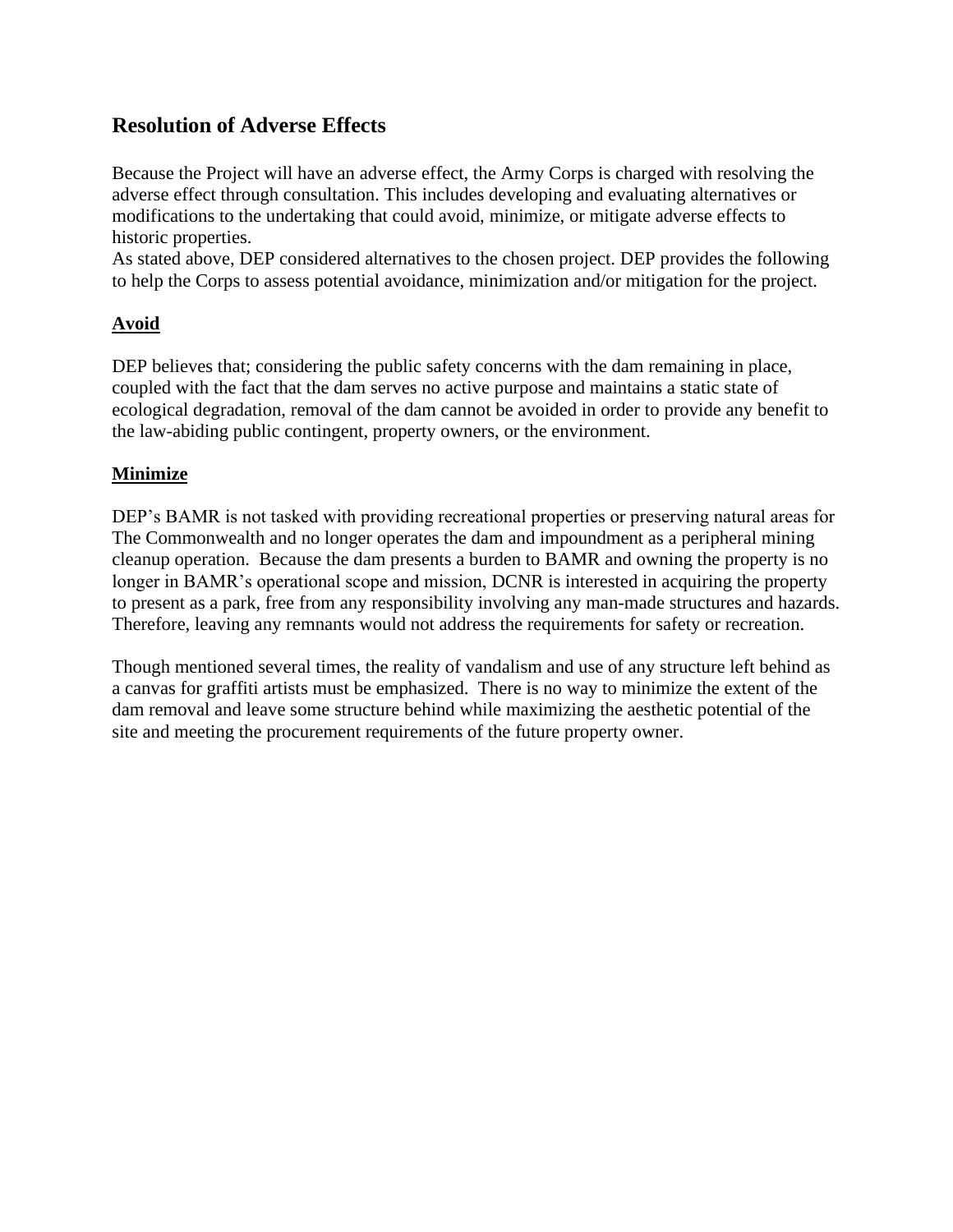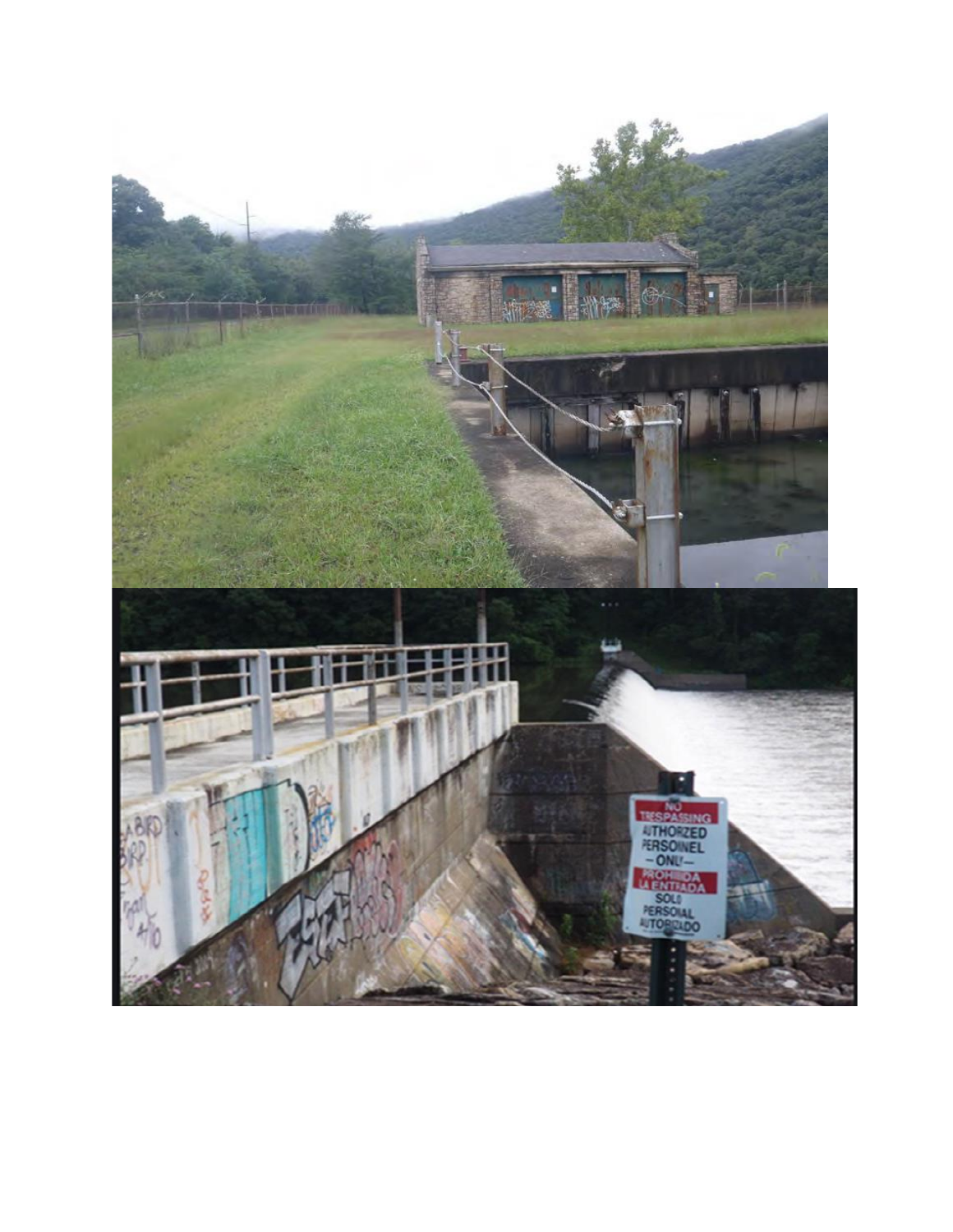#### **Mitigate**

In order to satisfy DEP's and DCNR's concerns and requirements for this project, there is no way to avoid or minimize adverse effects and DEP understands that mitigation is likely forthcoming. From design inception, there have been discussions among the design group about using kiosks/interpretive panels to memorialize the dam and its role in restoring ecological function to the Schuylkill River. DCNR is willing to assist DEP in the design, location, and content of waysides which could be installed to mitigate for the dam removal.

DEP is aware that there are many quality photos taken at the site before, during, and after construction of the dam. There is also existing, extensive documentation of the entire Schuylkill River Project which includes New Kernsville Dam and its predecessors.

### **Conclusion:**

The Commonwealth of Pennsylvania's DEP has the obligation to act in the best interest of its citizens, among which, public safety, and preservation and restoration of environmental integrity are priorities. DEP believes that it can meet that obligation while satisfactorily achieving the memorialization of the historicity of the site. This can be achieved by coordinating with the US Army Corps of Engineers, the PA SHPO, and other consulting parties.

## **Appendix-DCNR Statement**

Prior to the transfer of DEP's New Kernsville Dam property to DCNR, we (DCNR-Forestry) insist the removal of all twentieth century human created infrastructure. To be more specific and so that no mistakes are made, twentieth century human created infrastructure includes and may not be limited to: siltation dam, wingwalls, railings, cable capstan, boat launch, concrete and steel slip area, dock walls, fencing, dredging pipe, storage garage, access road guiderails and posts and hardened access road and parking areas. We, DCNR, will also require landscape near the above mentioned features be recontoured to as near pre-Kernsville Dam construction as possible. Nineteenth century Schuylkill River Canal structures are truly historic and must remain as they will be found (as the water recedes), intact and untouched.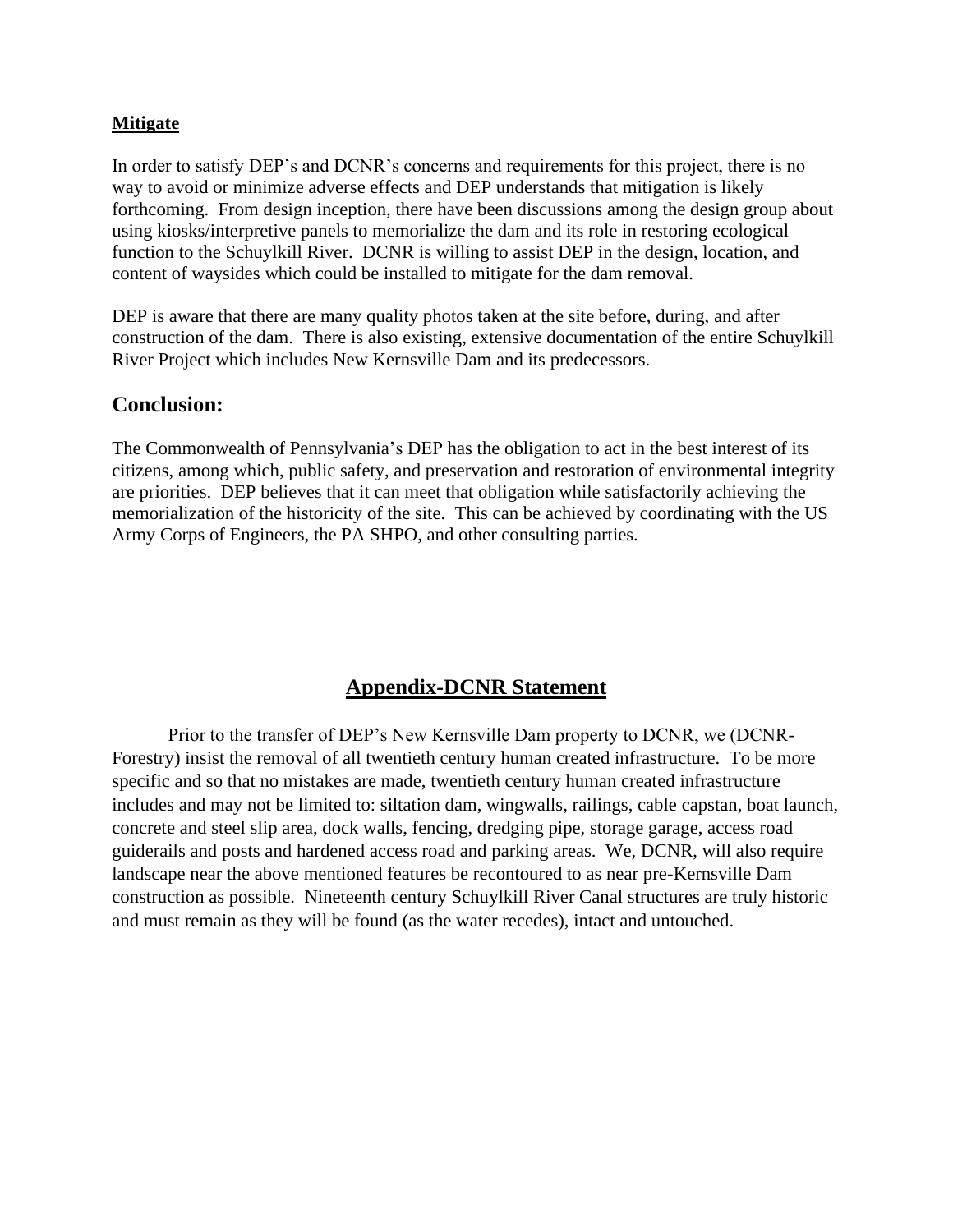Photos (4) depicting human created infrastructure to be removed at DEP's New Kernsville Dam property.



1. Kernsville dam and siltation basin 2. Boat launch, fence, storage garage, mooring area at Kernsville dam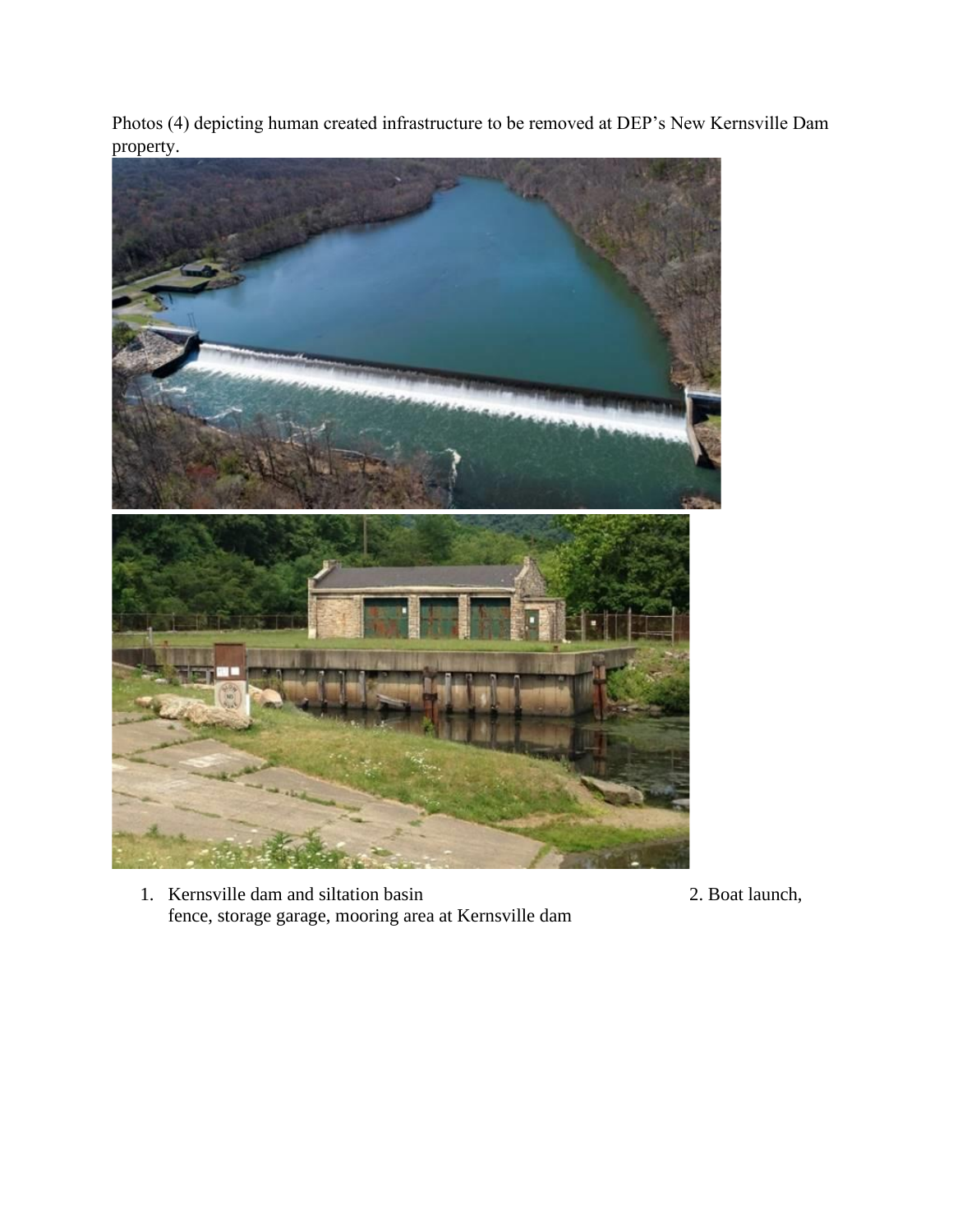

3. Dredge pipe and launch 4. Dredge cable capstan